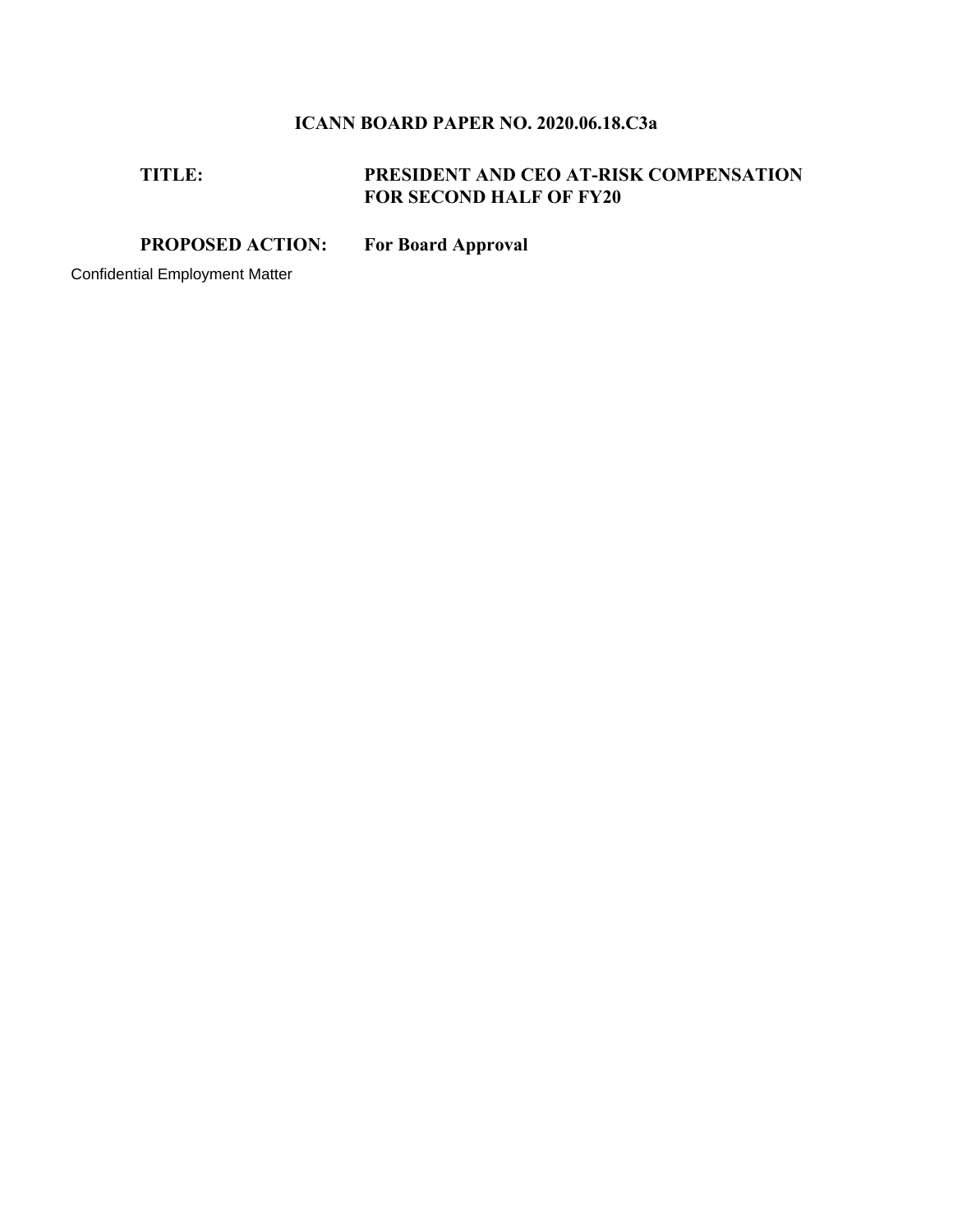#### **PROPOSED PUBLIC RESOLUTION:**

Whereas, each Board member has confirmed that he/she does not have a conflict of interest with respect to establishing the amount of payment to the President and CEO for the second half of FY20 at-risk compensation component.

Whereas, the Compensation Committee recommended that the Board approve payment to the President and CEO for the second half of his FY20 SR2 at-risk compensation.

Resolved (2020.06.18.xx), the Board hereby approves a payment to the President and CEO for his annual at-risk compensation component for the second half of FY20.

### **PROPOSED RATIONALE:**

When the President and CEO was hired, he was offered a base salary, plus an at-risk component of his compensation package. This same structure exists today. Consistent with all personnel with the ICANN organization, the President and CEO is evaluated against specific goals, which the President and CEO sets in coordination with the Compensation Committee and the Board.

The President and CEO provided to the Compensation Committee his self-assessment of his end-of-year achievements towards his FY20 goals. After reviewing, the Compensation Committee discussed and agreed with the President and CEO's selfassessment. Following discussion, the Compensation Committee recommended that the Board approve payment to the President and CEO for his at-risk compensation for the second half of FY20. The Board agrees with the Compensation Committee's recommendation.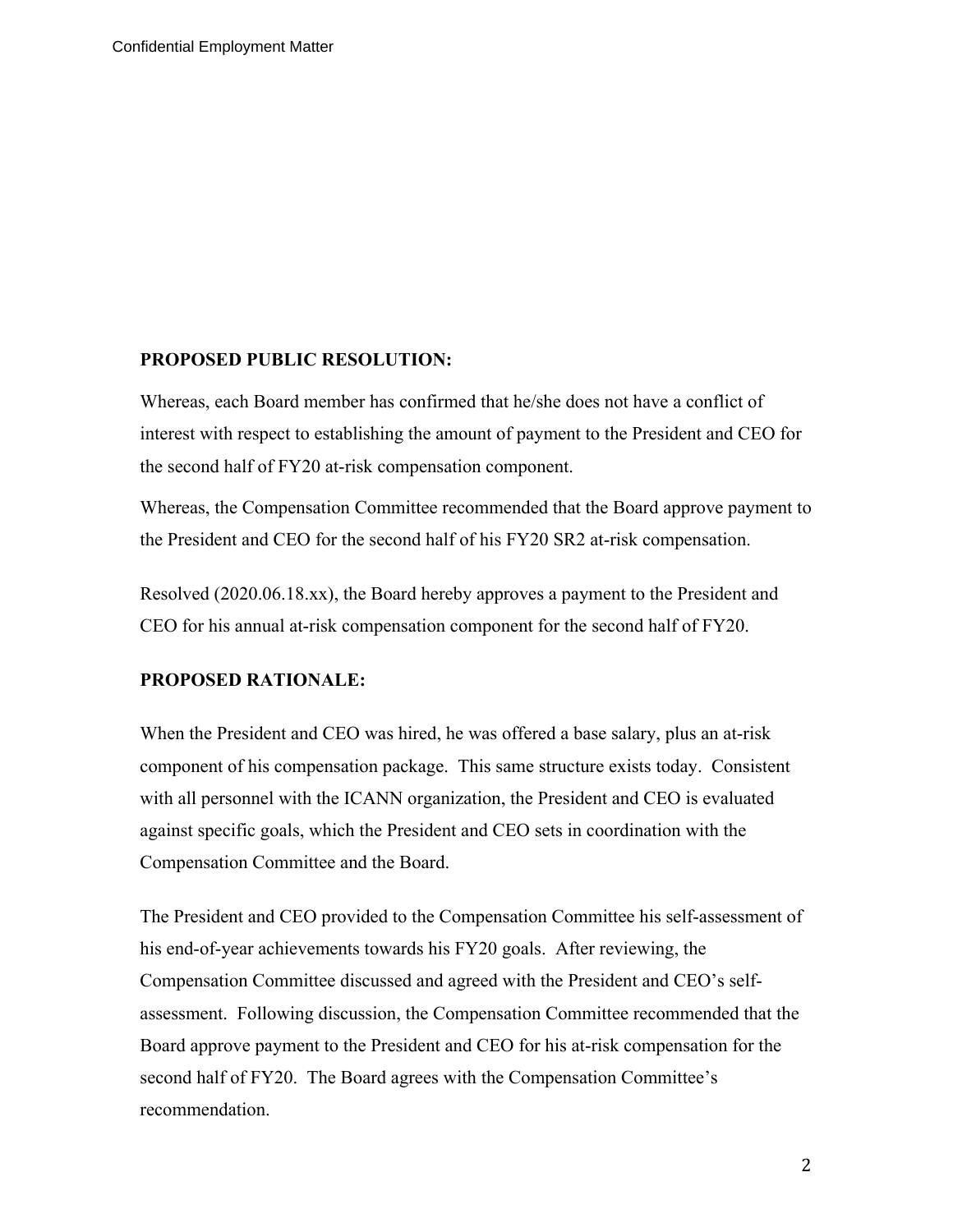Taking this decision is in furtherance of ICANN's Mission and is in the public interest in that it helps ensure that President and CEO is sufficiently compensated in line with his performance in furtherance of the Mission.

While the decision to pay the President and CEO his at risk compensation for the second half of FY20 will have a fiscal impact on ICANN, it is an impact that was contemplated in the FY20 budget. This decision will not have an impact on the security, stability or resiliency of the domain name system.

This is an Organizational Administrative Function that does not require public comment.

Date Noted: 12 June 2020

Submitted By: Amy A. Stathos, Deputy General Counsel Email: amy.stathos@icann.org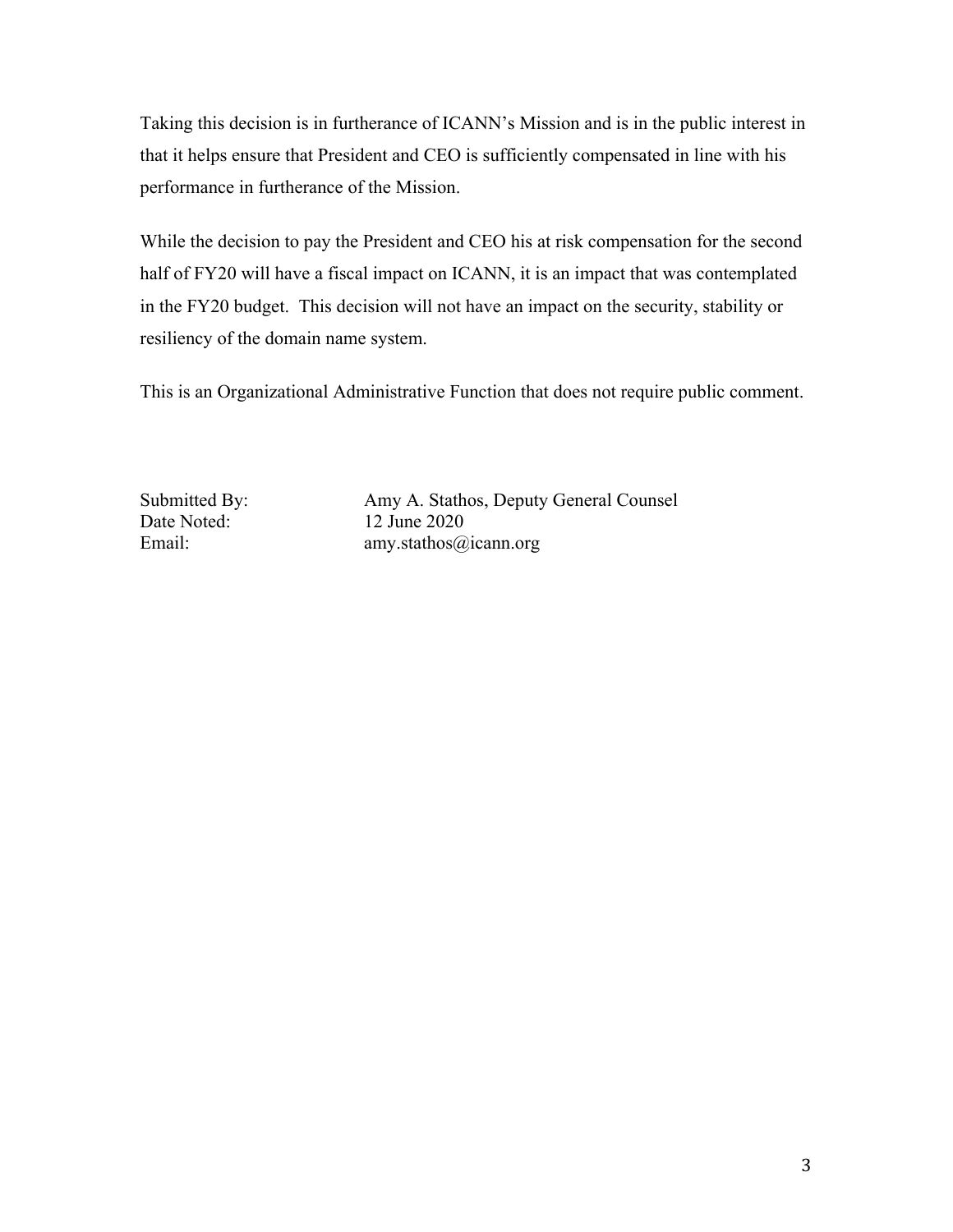## **ICANN BOARD SUBMISSION NO. 2020.06.18.C3a**

**TITLE: Officer Compensation** 

Confidential Employment Matter

**PROPOSED ACTION: For Board Consideration and Approval** 

**PROPOSED RESOLUTION**: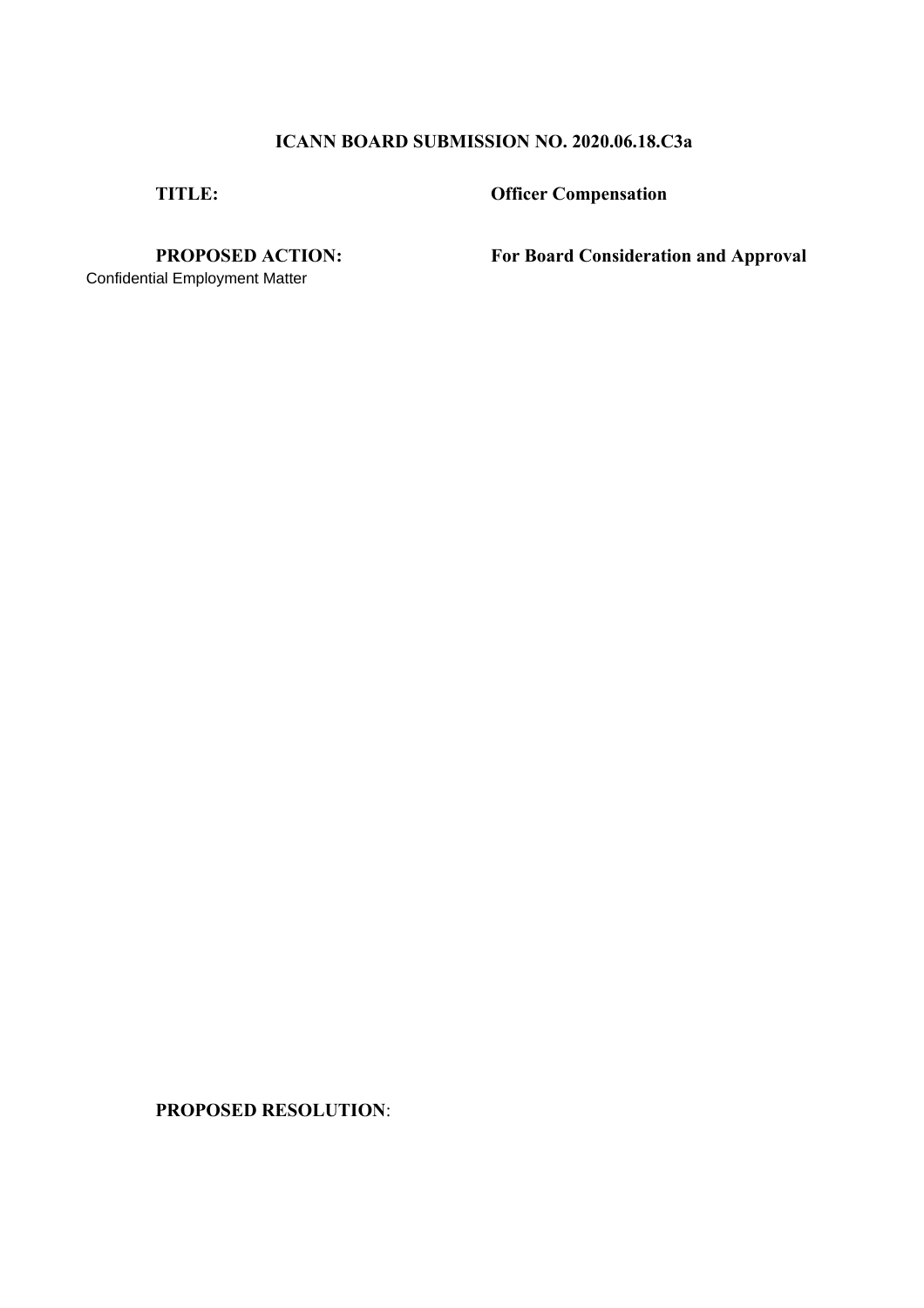Whereas, the reduction of two positions on the ICANN org executive team have been restructured.

Whereas, it is essential to ICANN's operations that ICANN offer competitive compensation packages for its personnel.

Whereas, independent market data provided by outside expert compensation consultants indicates that current and proposed increases to total compensation amounts for the General Counsel and Secretary, the SVP, Planning and Chief Financial Officer (CFO), and the SVP, GDD and Strategy are below ICANN's target of the 50th to 75th percentile for total cash compensation based on comparable market data for the respective positions.

Whereas, the Compensation Committee has recommended that the Board approve the proposed Board resolutions set out below.

Whereas, each Board member has confirmed that they are not conflicted with respect to compensation packages for any of ICANN's Officers.

Resolution Text Superseded

### **PROPOSED RATIONALE:**

The Board has been asked to look at proposed compensation increases for some of the current Officers to which the President and CEO has assigned new responsibilities due to the recent departure of the SVP, Global Domains Division (GDD) and impending departure of the Chief Operating Officer (COO)

GDD is one of ICANN's fundmental departments and provides important services to the community and policy implementation process. The responsibilities under the COO have included operational planning, Board operations, risk management and security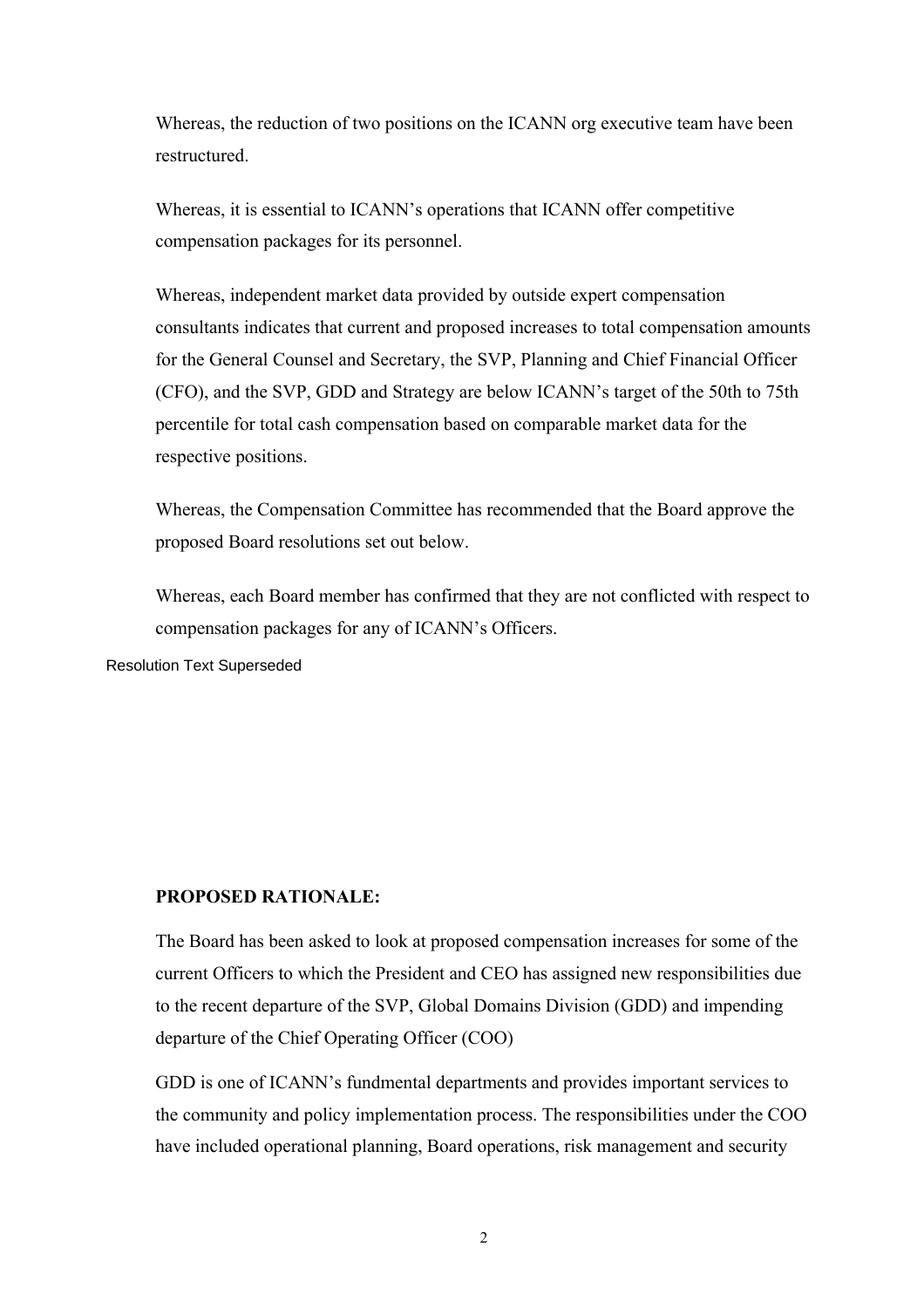operations. Rather than backfilling the vacancies of the SVP, GDD and SVP, COO positions, and thereby eliminating two executive-level salaries and benefit costs, the President and CEO is reallocating the reponsibilties covered in these roles to several executive team members. The departments overseen by the executives that are assuming the responsibilities previously covered by the SVP, GDD and COO have sufficiently matured over the past several years such that the broader responsibilties assigned to these executives will not diminish their ongoing success. In addition, by making some of these changes, ICANN org will centralize and improve the support to the ICANN community and its stakeholders. In particular, both GDD and Multistakeholder Strategy and Strategic Initiatives (MSSI) serve the community and address subject areas that bridge policy, review recommendations, strategy, and specific initiatives impacting stakeholders. Accordingly, one of the changes made by the President and CEO is to allocate responsibility over GDD to the Theresa Swinehart, who is also the SVP, MSSI (or strategy).

The goal of the organization's compensation program is to provide a competitive compensation package. The organization's general compensation philosophy is to pay base salaries within a range of the  $50<sup>th</sup> - 75<sup>th</sup>$  percentile of the market for a particular position.

Based upon the recent market compensation data, considering the additional responsibilities taken on by the three Officers mentioned in the resolution, it is appropriate for these Officers' compensation to be reviewed and aligned with the market and ICANN compensation philosophy.

Rationale Text Superseded

The President and CEO has also informed the Board that he intends to exercise the same discretion with respect to other members of ICANN's Executive Team who are also taking on more responsibilities due to this org change, but who are not Officers (which does not require Board approval). The requested increases for each of the Officers listed here are commensurate with the volume of additional responsibilities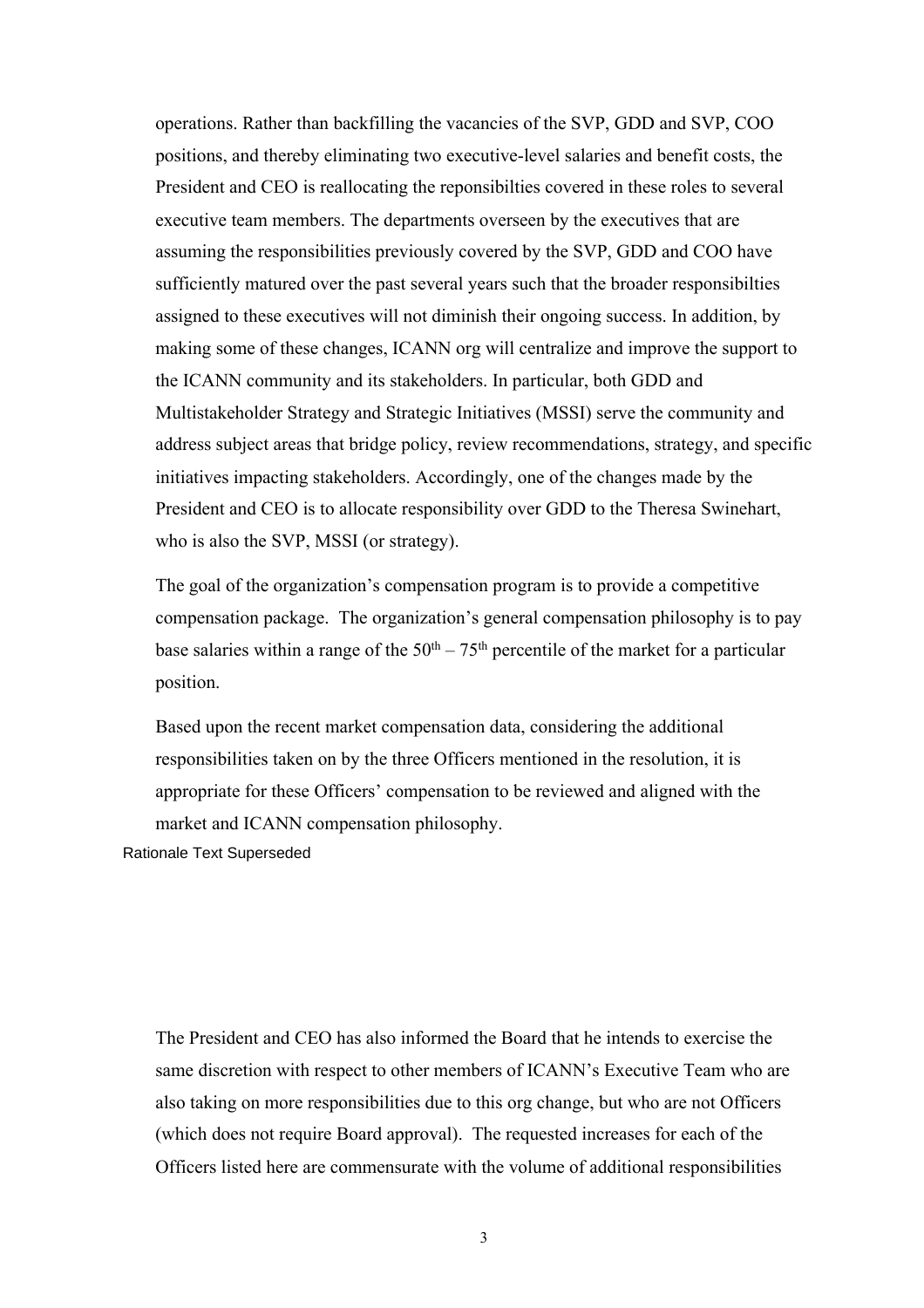being assigned, and still fall below the established remuneration practices of the Organization. The Board agrees with the President and CEO's Recommendations.

The salary adjustments provided under this resolution will assist these Officers and the organization in fulfilling its mission and in ensuring ICANN acts in the public interest, and help ensure continuity in leadership of the organization.

There will be some fiscal benefits to the organization, and that impact will be felt within the FY21 budget. This resolution will not have any direct impact on the security, stability and resiliency of the domain name system.

This is an Organizational Administrative function that does not require public comment.

| Submitted by: | Amy Stathos; Gina Villavicencio                        |
|---------------|--------------------------------------------------------|
| Positions:    | Deputy General Counsel; SVP, Global Human<br>Resources |
| Date Noted:   | 12 June 2020                                           |
| Emails:       | Amy.Stathos@icann.org; Gina.Villavicencio@icann.org    |